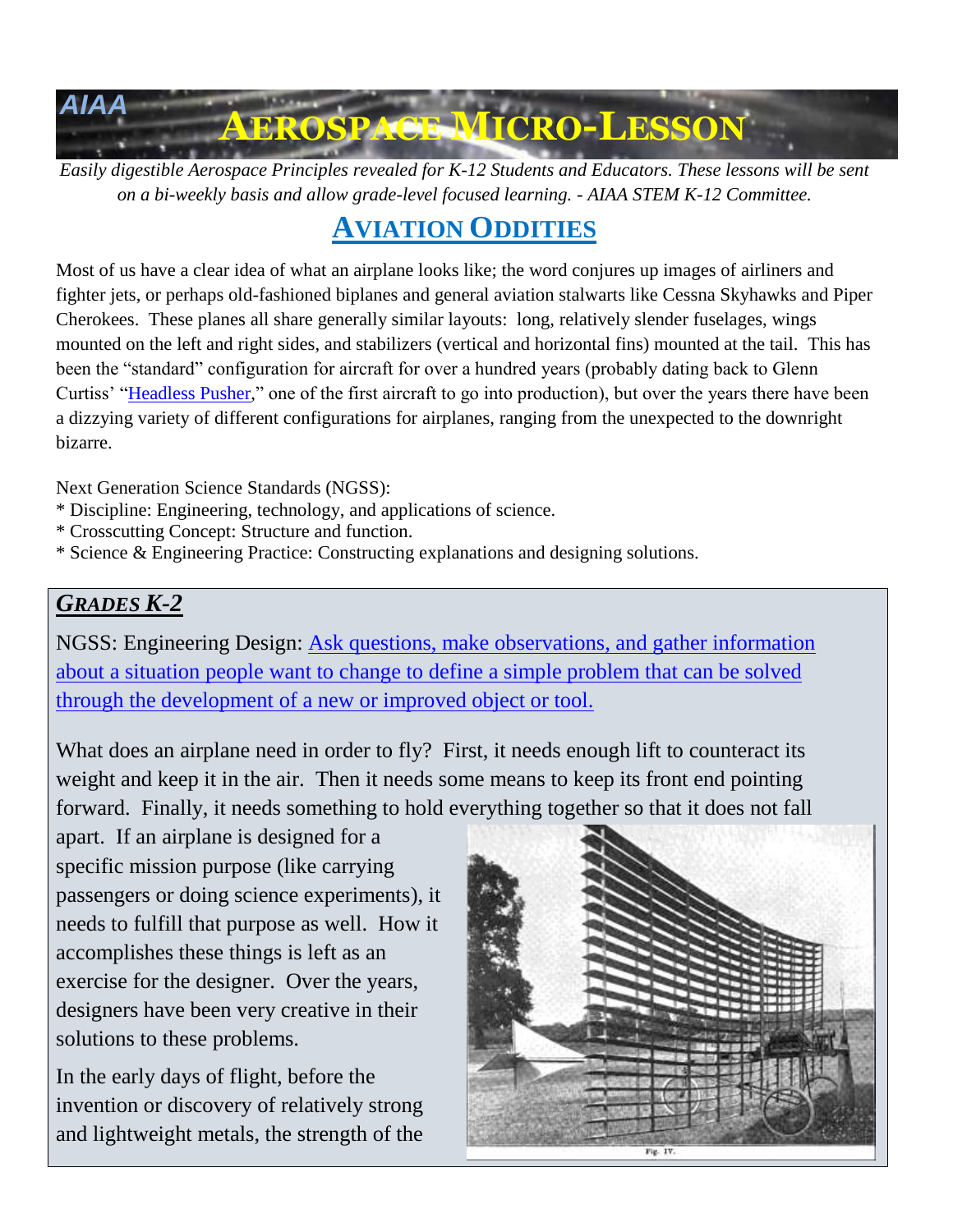# *GRADES K-2 (CONTINUED)*

material connecting the wings to the fuselage was a limiting factor. One way around this limitation was to use more than one pair of wings. Many early airplanes were biplanes, with one pair of wings above the other, [or triplanes, with three pairs of wings stacked one over the](http://www.historynet.com/the-triplane-fighter-craze-of-1917.htm)  [other.](http://www.historynet.com/the-triplane-fighter-craze-of-1917.htm) Using multiple wings distributed the total amount of load which each wing had to carry, making the job of designing an effective structure much easier. [Some early](https://en.wikipedia.org/wiki/Horatio_Frederick_Phillips) experimental airplanes took this [idea to an extreme, as you can see in the picture to the](https://en.wikipedia.org/wiki/Horatio_Frederick_Phillips)  [previous page—](https://en.wikipedia.org/wiki/Horatio_Frederick_Phillips)and [this is not the most extreme example!](https://en.wikipedia.org/wiki/File:1907_flying_machine.jpg) As you'd imagine, these outlandish designs were not very successful–they produced a lot more drag, and the air flowing around the closely-stacked wings often caused each one to interfere with its neighbors. An easy way to demonstrate this is to look at an [old triplane](https://upload.wikimedia.org/wikipedia/commons/2/27/Sopwith_Triplane_-_Flying_Legends_2012_-_Duxford_%287486828684%29.jpg) compared to a [monoplane](http://www.militaryplanes.co.uk/aircraft%20photos/m1c/m1c3.jpg) (single-winged plane) of the same era. Which one looks like it would go faster? This is a bit simplistic, but it's a useful exercise; most people have some instinctive sense of what is fast (aerodynamically efficient) and what is slow (high drag).

These effects are not so noticeable when there are only two wings, so biplanes and triplanes can still fly quite well. Triplanes became obsolete during the first world war, as they simply created too much air resistance to fly fast enough to keep up with newer planes, but biplanes were used commonly throughout World War Two (though only in a training role by war's end), and are still very popular today for recreational flying. Biplanes are often popular for [aerobatic flight displays](http://www.johnjohn.co.uk/compare/img_aerobatic/pitts-activity.jpg) at airshows because their short, stubby wings make them quite maneuverable.

# *GRADES 3-5*

NGSS: Engineering Design: [Generate and compare multiple possible solutions to a](https://www.nextgenscience.org/dci-arrangement/3-5-ets1-engineering-design)  problem based on how well each [is likely to meet the criteria and constraints of the](https://www.nextgenscience.org/dci-arrangement/3-5-ets1-engineering-design)  [problem.](https://www.nextgenscience.org/dci-arrangement/3-5-ets1-engineering-design)

Why do aircraft designers sometimes pursue highly unconventional designs? The reasons, unsurprisingly, are often quite complicated–and sometimes engineers with different needs can end up with similarly unusual aircraft. For example, consider the [P-38 Lightning,](https://www.thoughtco.com/world-war-ii-p-38-lightning-2361085) a successful long-range fighter airplane during the Second World War. The P-38 was one of the earliest examples of a twin-boom design, with a small nacelle suspended between two long, skinny fuselages. The pilot would sit in the central nacelle, with the two engines mounted in the outer booms. The aircraft's designers at the Lockheed Corporation, Hall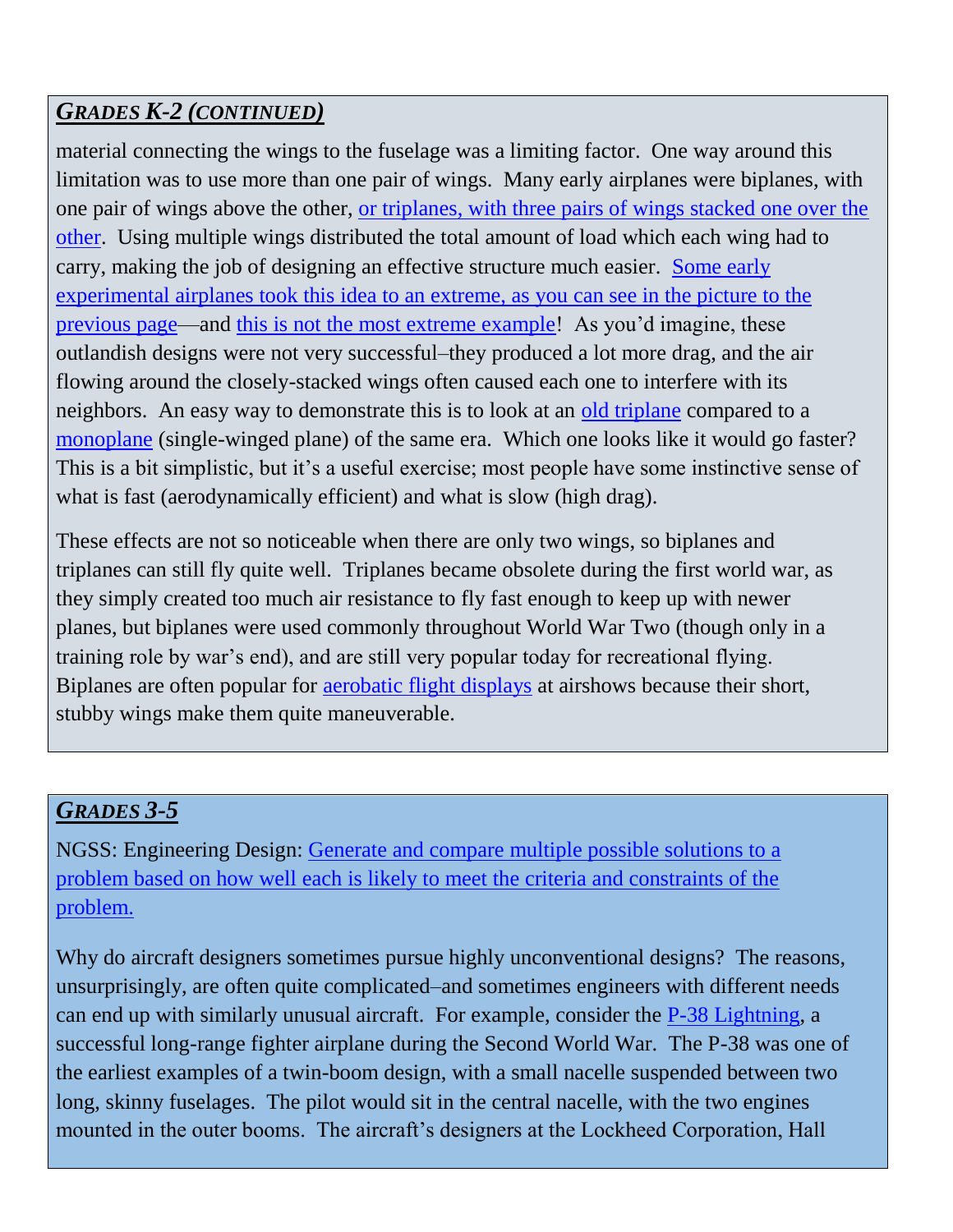#### *GRADES 3-5 (CONTINUED)*

Hibbard and Kelly Johnson, selected this unorthodox layout because it allowed them to minimize drag: the slender booms provided just enough space to fit two engines with superchargers and the small cockpit nacelle gave the aircraft a sleek overall profile and a relatively low weight. For these reasons, the P-38 became the first fighter aircraft to reach 650 kph (400 mph) in level flight.

Another interesting example of a twin-boom airplane is the [White Knight,](http://www.air-and-space.com/20050802%20Mojave/DSC_2445%20White%20Knight%20N318SL%20left%20front%20landing%20m.jpg) designed by legendary aeronautical engineer Burt Rutan. The White Knight, much like the P-38 Lightning, has long, spindly boom fuselages and a shorter nacelle suspended in the middle of the wing. However, in this case, the impetus for the design was not speed but space: the unusual design of the aircraft created plenty of room for the White Knight to carry its cargo, the pioneering spaceplane [SpaceShipOne](https://apod.nasa.gov/apod/image/0306/ssone_cap_car.jpg)*.*

Another fascinating example of convergent designs is the so-called "flying wing". These airplanes look like nothing else, because they are exactly as the name describes–simply a wing, with no fuselage or tail surfaces. Engineers in both the [United States](http://www.diseno-art.com/images_9/Northrop-XB-35-1.jpg) and [Germany](http://worldwarwings.com/wp-content/uploads/2016/10/Ho229-735x413.jpg) researched flying wings during the Second World War, but it was not until decades later that a flying wing design was put into construction. Poetically named, the first (and to date, only) flying wing design to enter significant production was the [B-2 "Spirit,"](https://upload.wikimedia.org/wikipedia/commons/thumb/e/ec/B-2_Spirit_%28cropped%29.jpg/1200px-B-2_Spirit_%28cropped%29.jpg) built by Northrop, the company founded by Jack Northrop—America's original flying wing pioneer during World War II. The Northrop engineers were drawn to the flying wing design because of its incredibly low radar cross section; its single surface makes it very easy to hide from enemy radar.

Other flying wing designs to leave the drawing board in recent decades include the [Pathfinder/](https://www.nasa.gov/sites/default/files/images/330281main_ED02-0161-2_full.jpg)[Centurion](http://www.nasa.gov/sites/default/files/images/304615main_EC98-44803-110_full.jpg)[/Helios](https://www.nasa.gov/sites/default/files/images/370876main_ED01-0209-5_full.jpg) series of unmanned, solar-powered aircraft. You may note that these aircraft have small protrusions on the underside of the wing, but these are mostly there to store batteries and payloads and to hold the wheels. These research vehicles were built to test the mechanics of long-duration solar flight in the upper atmosphere, so clearly the designers weren't worried about radar cross-section. In fact, they chose the flying wing configuration because in theory, it offers the highest possible aerodynamic performance for an airplane due to its extremely low drag.

These are just two examples of something which crops up quite often in engineering: designs which, for a variety of related and unrelated reasons, converge somewhat to give similar final products.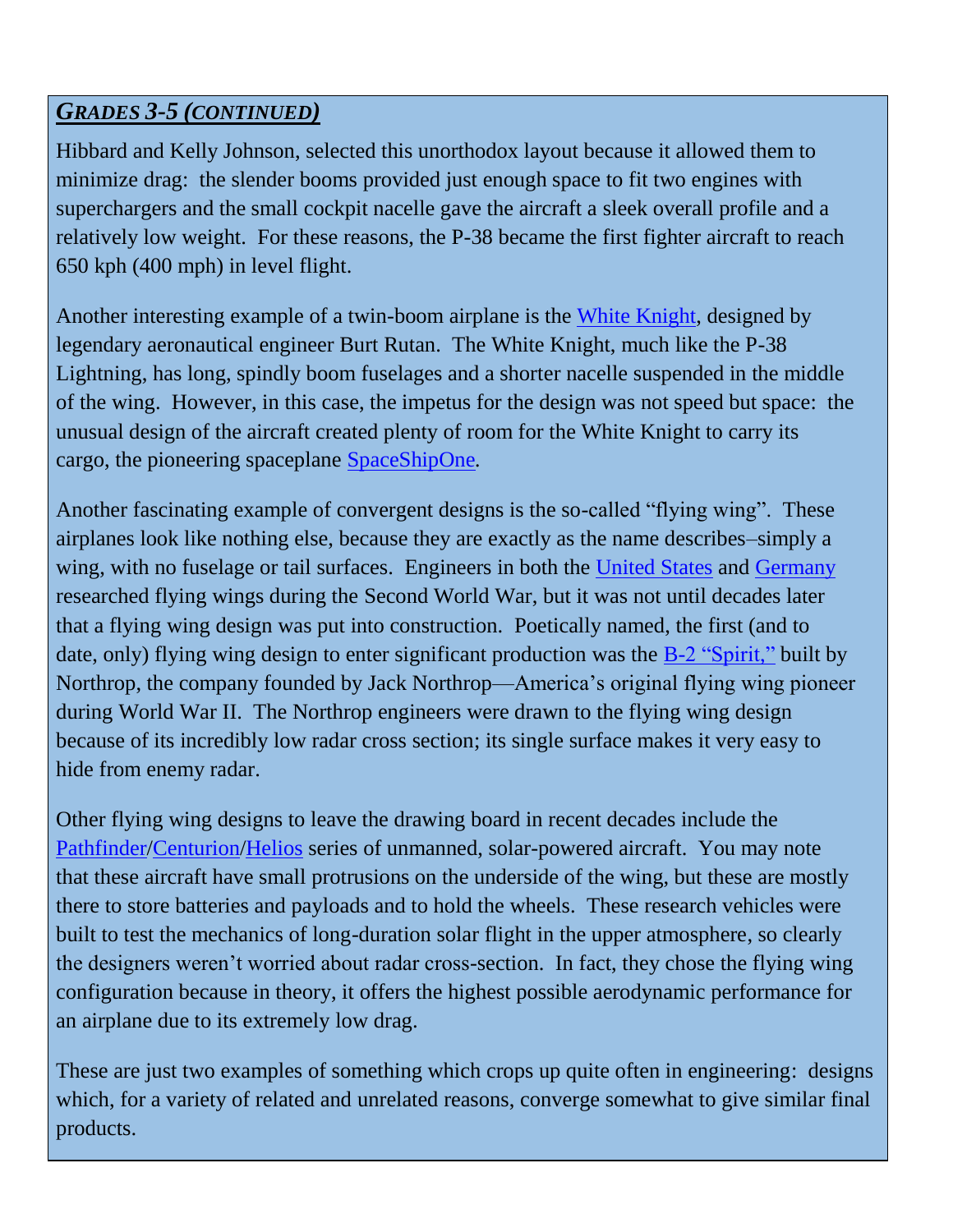#### *GRADES 6-8*

NGSS: Engineering Design: [Analyze data from tests to determine similarities and](https://www.nextgenscience.org/dci-arrangement/ms-ets1-engineering-design)  [differences among several design solutions to identify the best characteristics of each that](https://www.nextgenscience.org/dci-arrangement/ms-ets1-engineering-design)  [can be combined into a new solution to better meet the criteria for success.](https://www.nextgenscience.org/dci-arrangement/ms-ets1-engineering-design)

In their quest to build flying machines, people have tried some very funny-looking designs. There have been all kinds of peculiar examples, but perhaps nothing has seen as much experimentation as the most fundamental part of a plane–the wing. The air flowing around the wings creates the lift force that keeps the airplane up. Most airplanes have two wings, one on the left and one on the right. Slow [airplanes usually have wings that stick out](https://www.flyingmag.com/g00/photo-gallery/photos/piper-cub-photos?i10c.encReferrer=&i10c.ua=1)  [straight.](https://www.flyingmag.com/g00/photo-gallery/photos/piper-cub-photos?i10c.encReferrer=&i10c.ua=1) Airplanes which need to fly more quickly usually have the wings angled back; [most passenger jets](http://www.bbc.com/culture/story/20141020-the-plane-that-changed-air-travel) and [military airplanes](http://www.af.mil/About-Us/Fact-Sheets/Display/Article/104465/b-52-stratofortress/) have wings like this. Airplanes which need to fly very quickly usually have wings that are swept back even further–in fact, they are swept so far back that they are usually shaped like a triangle which extends all the way to the back of the plane; this is called a "delta wing," named after the Greek capital letter "delta." A great example of this is the [F-106 Delta Dart,](http://www.strategic-air-command.com/aircraft/fighter/images/f106_delta_dart.jpg) but you can see similar wing shapes on the [SR-71 "Blackbird"](http://nationalinterest.org/blog/the-buzz/the-sr-71-blackbird-the-fastest-plane-planet-earth-its-19213) and the [Space Shuttle.](http://www.spacefacts.de/graph/sts/landing2/sts-132_2.jpg) This variation in wing shapes is dictated by the laws of aerodynamics: as planes start to travel faster and faster, they need these specialized wing shapes to help them slice through the air efficiently.

But this does not exhaust the possibilities for wing shapes. In 1934, an inventor named Steven Nemeth unveiled [the](https://disciplesofflight.com/nemeth-parasol-strange-aircraft/)  ["Parasol," an airplane with a circular wing.](https://disciplesofflight.com/nemeth-parasol-strange-aircraft/) (The link also has videos of two other aircraft with circular wings, the ["Flying](https://airandspace.si.edu/collection-objects/vought-v-173-flying-pancake)  [Pancake"](https://airandspace.si.edu/collection-objects/vought-v-173-flying-pancake) and the ["Avrocar.](http://www.nationalmuseum.af.mil/Visit/Museum-Exhibits/Fact-Sheets/Display/Article/195801/avro-canada-vz-9av-avrocar/)") In the 1970s, [NASA experimented with a wing](https://en.wikipedia.org/wiki/Sikorsky_S-72)  [that was shaped like a horizontal "X."](https://en.wikipedia.org/wiki/Sikorsky_S-72)  This wing was actually added to an airplane that already had its own wings and tail; the purpose of the X-wing was to



measure how the air would flow around it. With radio-controlled model airplanes, one can get **even** [more](https://www.youtube.com/watch?v=6xKIvMYwsRs) [creative!](https://www.youtube.com/watch?v=26PpA1kFIWw)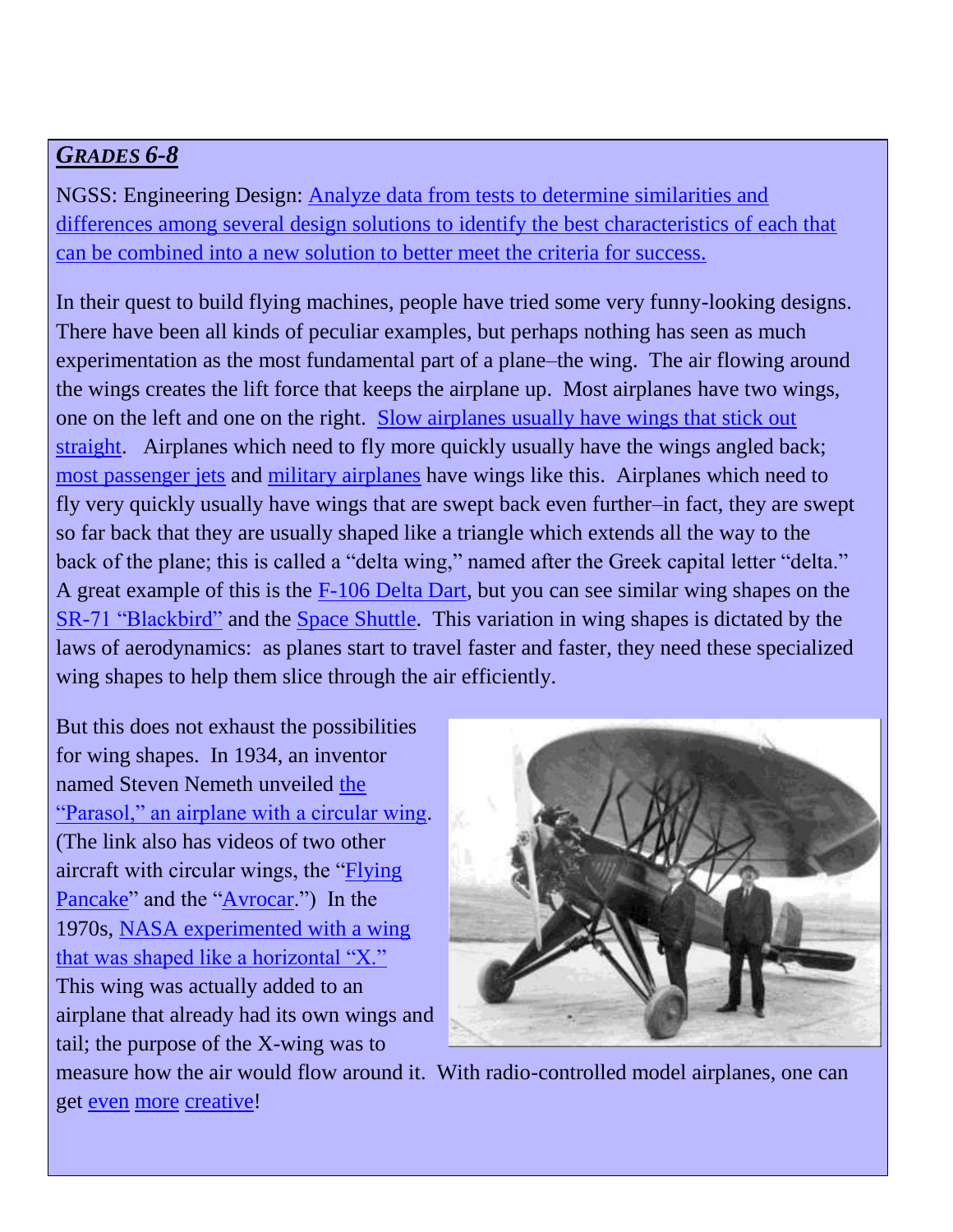#### *GRADES 6-8 (CONTINUED)*

There are many different shapes of wings that will allow an airplane to fly. The bigger question is: will they allow the airplane to fly well? Or, even better: what advantages does an airplane gain from having an unconventional wing? For most applications, the advantages of a specialized wing are outweighed by the negatives. Some wings produce too much drag, some are unstable, and others are simply too expensive and too complicated to produce. However, some designs which used to be impractical have become more feasible as our ability to manufacture complicated shapes has increased. A great example is the forward-swept wing. While the technology was [studied during the second world war](http://modelcar.up.seesaa.net/image/Ju287.jpg) and found to be relatively impractical because it is unstable, modern computers and hightech composite materials [allowed NASA to fly successful prototypes in the 1980s and early](https://www.nasa.gov/centers/armstrong/news/FactSheets/FS-008-DFRC.html)  [1990s.](https://www.nasa.gov/centers/armstrong/news/FactSheets/FS-008-DFRC.html)

# *GRADES 9-12*

NGSS: Engineering Design: [Design a solution to a complex real-world problem by breaking](https://www.nextgenscience.org/dci-arrangement/hs-ets1-engineering-design)  [it down into smaller, more manageable problems that can be solved through engineering.](https://www.nextgenscience.org/dci-arrangement/hs-ets1-engineering-design)

You've *probably* never designed an airplane, but if you did, you would probably try to keep it symmetric – i.e. the same on the left and the right. You might imagine that symmetry helps to keep an airplane moving straight forward, but the reality is not quite so simple. A single propeller on the nose of an airplane will cause the air passing through it to spin, going upward

on one side and downward on the other. This creates asymmetrical loads on the wings and tail, which gives the plane a natural turning tendency. The torque needed to turn the propeller will also tend to roll the airplane in the opposite direction. In addition, the propeller itself produces a turning tendency because as the aircraft climbs or descends, one blade of the propeller is always meeting the oncoming air at a steeper angle than the



other (you can see this for yourself based on the geometry of the plane when viewed from the side, as shown in the diagram to the right). Since propellers are basically spinning wings, this blade produces more thrust, resulting in the plane trying to turn left as it climbs and right as it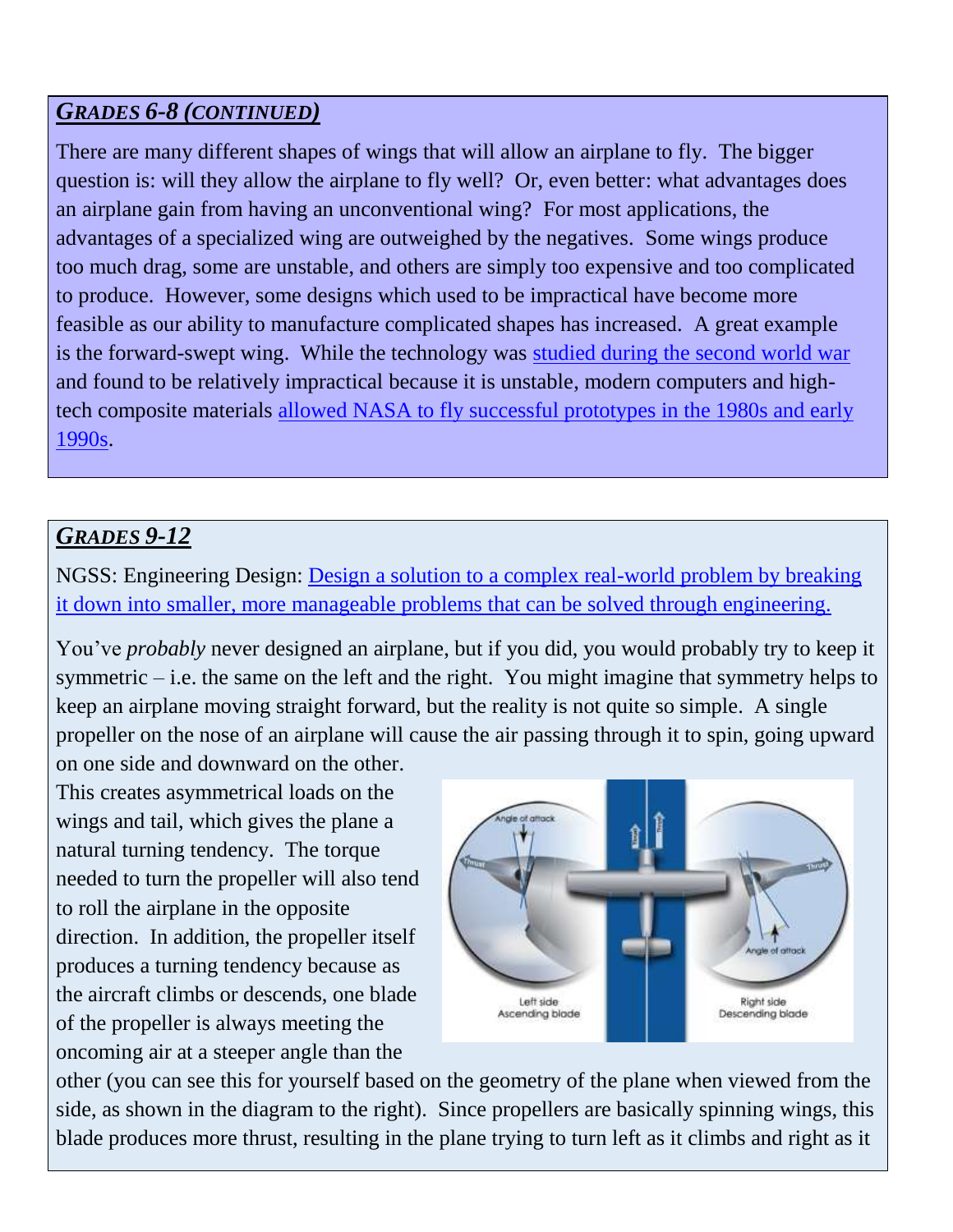# *GRADES 9-12 (CONTINUED)*

descends – this effect is known by pilots as "P-factor". To compensate for these tendencies, many aircraft are designed with some degree of asymmetry. One slightly extreme example is the [Macchi Folgore](https://airandspace.si.edu/sites/default/files/styles/slideshow_xlg/public/images/callouts/3T8A4360.2.jpg?itok=4iHWlMxd) (an Italian fighter aircraft from the second world war), which had a left wing 20 cm longer than its right for that very reason.

In the 1930s, the German airplane designer Richard Vogt designed the [BV-141 reconnaissance](https://www.militaryfactory.com/aircraft/detail.asp?aircraft_id=781)  [aircraft.](https://www.militaryfactory.com/aircraft/detail.asp?aircraft_id=781) "Reconnaissance" is another word for "spying" and allowing the crew to look in many different directions, especially



downward, was a major consideration. The BV-141 had a crew nacelle to the right of the midpoint of the wing, an engine nacelle to the left of the midpoint, and a very asymmetrical tail mounted behind the engine.

In the 1990s, Burt Rutan (already well known for his unconventional aircraft designs such as the [Voyager–](http://palmflying.com/wp-content/uploads/2014/05/Rutan-Voyager-590x380.jpg)another twin-boom aircraft like those discussed above–and scores of aircraft designed for recreational home builders) designed [an asymmetric twin-engined airplane called](http://www.aviastar.org/air/usa/rutan_boomerang.php)  [the Boomerang.](http://www.aviastar.org/air/usa/rutan_boomerang.php) His first concern in designing the airplane was safety: how will the airplane fly if one engine fails? With a symmetric airplane, there is suddenly a lot of unbalanced drag on one side (from the failed engine) and extra thrust on the other side (because the airplane needs to keep its airspeed up). The Boomerang can lose an engine and not suffer as great a consequence.

While asymmetric aircraft like these look somewhat unnatural to us, it's fairly easy to estimate their design parameters using the basic physics of moments. To a first approximation, each wing produces a lift force that acts roughly in the middle of the wing and each nacelle/fuselage produces a weight force that acts at its center of mass. For extra realism, we can even include some amount of torque produced by the engine(s). If we sum the moments produced by each of these elements, we can figure out what length each wing has to be to balance an asymmetric layout of fuselage elements (i.e. create a net moment of zero about the aircraft's roll axis).